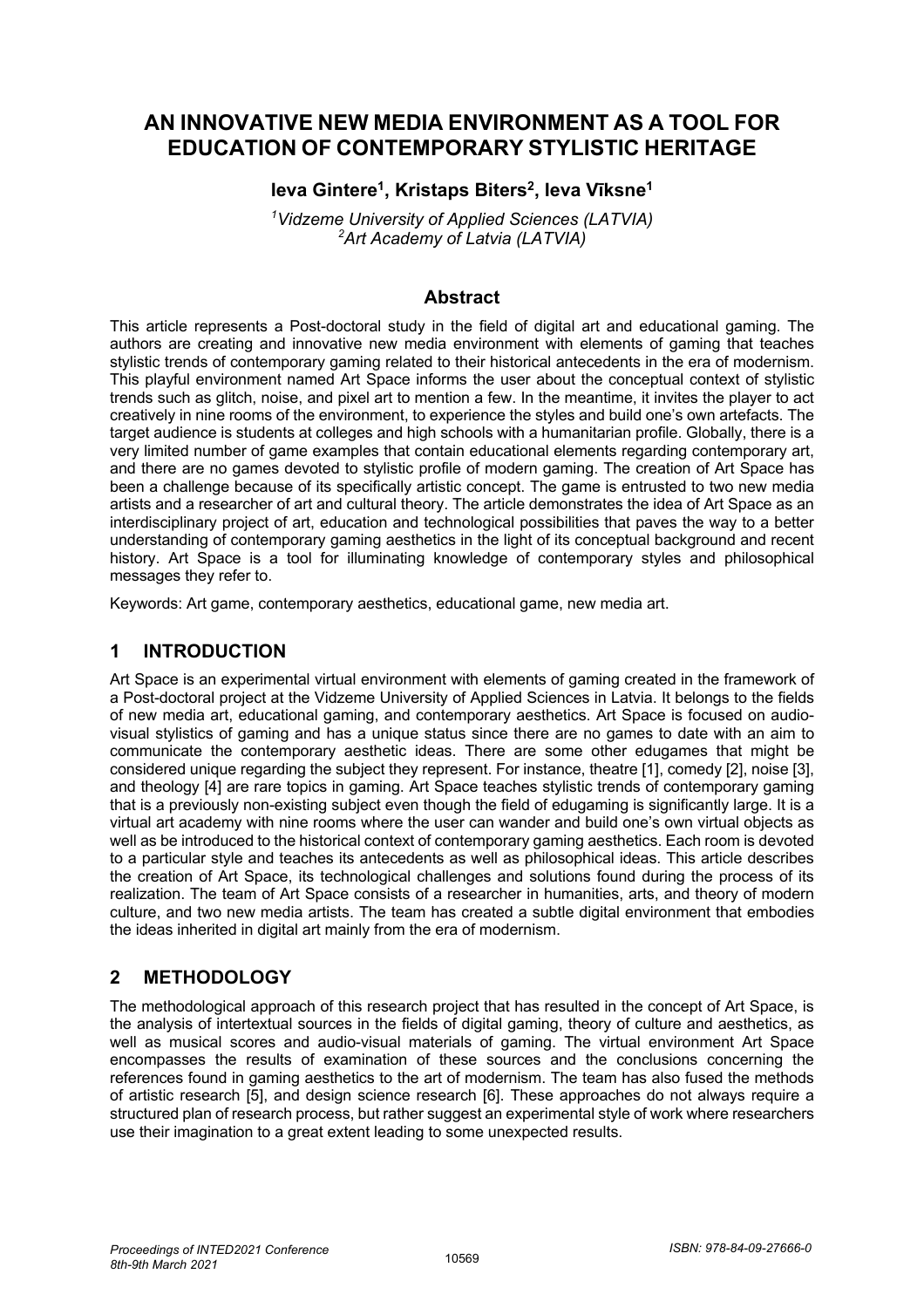# **3 RESULTS**

Work on Art Space has been a challenge to new media artists who implemented the concept. The starting point of Art Space was a theoretical model created by a researcher in humanities without a specific knowledge of computer science and peculiarities of programming. Initially, the intention was to create an innovative product of information and communication technologies that would serve as knowledge bearer and decode the intellectually sophisticated messages characteristic to the era of modernism in art. Despite the general concept set in the beginning of the project, the team has not suffered for miscommunication that is a common situation in cases when there are people from distant fields working on a game.

David Llansó and colleagues [7] have outlined the communication problems common to game development that employs a multidisciplinary team where some of the game creators are not technically educated but work as teachers and researchers. The team of Art Space has avoided this risk and successfully converted the initially abstract concept into a virtual product. Henrik Engström and colleagues have similarly underlined the collaboration problems common to projects with interdisciplinary team. As Engström has precisely stated, it was initially "hard to get artists" to work at Art Space because the author of the idea "experienced them as being too constricting" to carry out the creative concept. As a result, management has introduced programmers from the field of new media art who "accommodated for the particularities of creative processes and their comparatively unstructured nature". Engström notes that "the awareness of challenges regarding software development is very low in the arts/humanities field" [8]. However, the authors of Art Space have found a balance and handled the dichotomy described by Engström. The key to this problem is team members that are all educated in humanities and arts with the only difference that the programmers have extra knowledge of software. Under these circumstances, their mutual understanding is good and work on the implementation of the theoretical model has been fruitful.

One of the most crystallized game elements in Art Space is the fusion of interface design with game mechanics that allows the player to operate freely. The challenge was to create and intuitive interface with a small learning curve, and to have all the functionality easily accessible with a less complicated interaction. The aim was to hide a complexity of game mechanics and to increase the capacity of creativity.

## **3.1 Implementation of the theoretical model of Art Space**

In the framework of this article, the authors will describe situations and ways how the originally vague artistic ideas have been incorporated in the virtual environment. The artists were inspired by the sandbox-style games Minecraft, The Sims and the first-person puzzle game Portal to create a virtual environment where the user can playfully exercise his/her creative skills and build artistic objects using the various trends of contemporary gaming aesthetics, namely, the effects of pixel, futurism, photorealism, glitch, generative art, kitsch/camp, noise, hacking and naïve art.

#### *3.1.1 The Virtual Building on Nine Floors*

The idea to create an environment where the user can play with the aesthetical trends was implemented in a virtual art academy on nine floors. It is designed as a building with an elevator that takes the user to nine halls each of them representing a particular style. The halls are designed using the elements of the afore-mentioned styles such as pixel and others. Game uses the first-person graphical perspective and classical controls to move around. The user can open some Graphical User Interface (GUI) menus on screen to use different functionalities like a build menu where he/she can choose an object to work with, and manipulate it by using the tools of digital art. Finally, the individually created objects can be saved by the user in the database of artefacts. Gaming rules of Art Space support the user in creating artefacts taking into account that the more one engages into creative activities, the more effective tools and possibilities one gets.

The build mode is made by using a simple inventory system that is well-known in games. The user can open the GUI build menu and choose an object to build. Building mode is made for creating the source object, as well as its further manipulation and editing using the digital tools from GUI menu. With each new level the player earns new objects, materials, and effects. In the edit mode, the player can use multiple functions like changing textures, location, rotation, size, and adding effects such as deformation and glitch. When the artefact is created, the user is invited to take a picture for the database and save his/her work in the picture format by opening the photo GUI menu.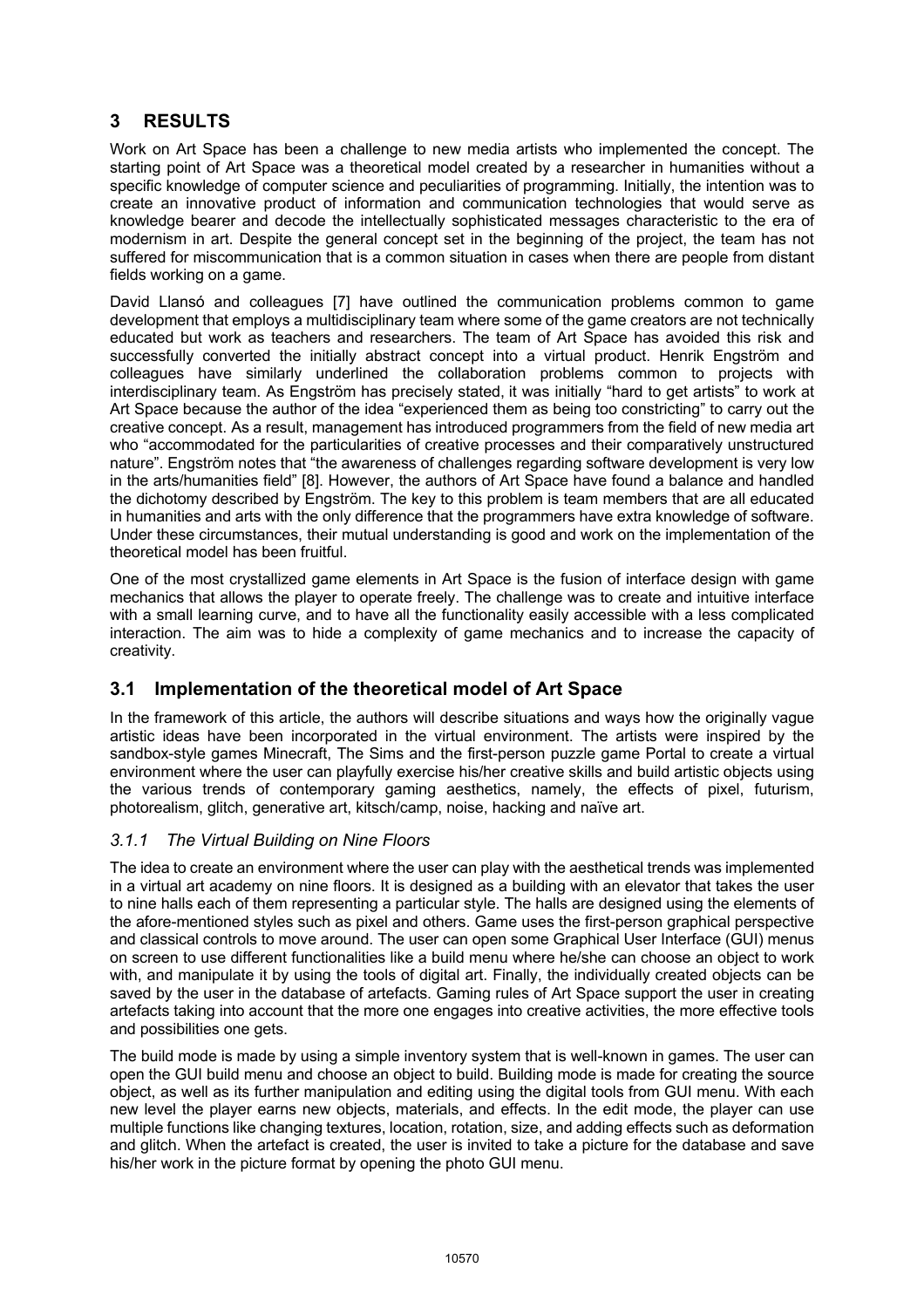#### *3.1.2 Holistic Effect in the Build Mode*

The visual aesthetic trends such as glitch, futurism, generative art, and others were planned to appear in Art Space as holistic effects. In other words, they had to be demonstrated using the whole screen so that the user can experience the effect holistically. This idea was implemented in a build mode as a possibility for the user to choose the amount of a particular effect. While exercising the effects, the user can magnify its representation and thus obtain an image of modern digital painting on the screen (see Fig. 1) or stay with the objects of a small size. The holistic effect is created using the combination of the build mode and edit mode functions so that the user can change the size of the object and add some effects like distortion or visual noise. The mechanics allow the player to place the chosen objects everywhere in the given space so that they are not limited to a single position.



*Figure 1. Holistic effect of the glitch trend [9].*

### *3.1.3 Orbs of Knowledge*

In the project proposal, Art Space was theoretically planned to be an educative platform with an aim to support the creative activities of users and to educate them into contemporary aesthetics of gaming as well as to explain the coded messages and complicated ideas of modernism that have been largely inherited in digital art. The educational goal of Art Space has been practically achieved by creating the Orbs of Knowledge (Fig. 2). These are colourful and partly transparent spheres. The user can enter the Orbs and find information about the aesthetic styles of each room. The Orbs are structured in four sections. Firstly, they contain audio-visual representations of modern gaming that belong to a particular style, videos from several contemporary games. Secondly, one finds the antecedents from the era of modernism that illustrate the inherited features from the previous paradigm. Some antecedents are also placed outside the Orbs in the halls of the academy, but others have been located inside the spheres. Thirdly, the Orbs offer the textual information about the theoretical context of styles. Finally, there is a list of ludography with the examples of games where the particular style has been used.



*Figure 2. Design of the Orbs of Knowledge [9].*

#### *3.1.4 Noise and Hack rooms*

Noise is of one the most specific rooms in this environment. In this hall, the user is invited to play with the acoustic samples and create one's own artefacts of sound, as well as to familiarize oneself with the antecedents of the noise-related music in the modern world. The player can create a noisy sound work by building and mixing objects from the noise category in the build mode that plays looping sound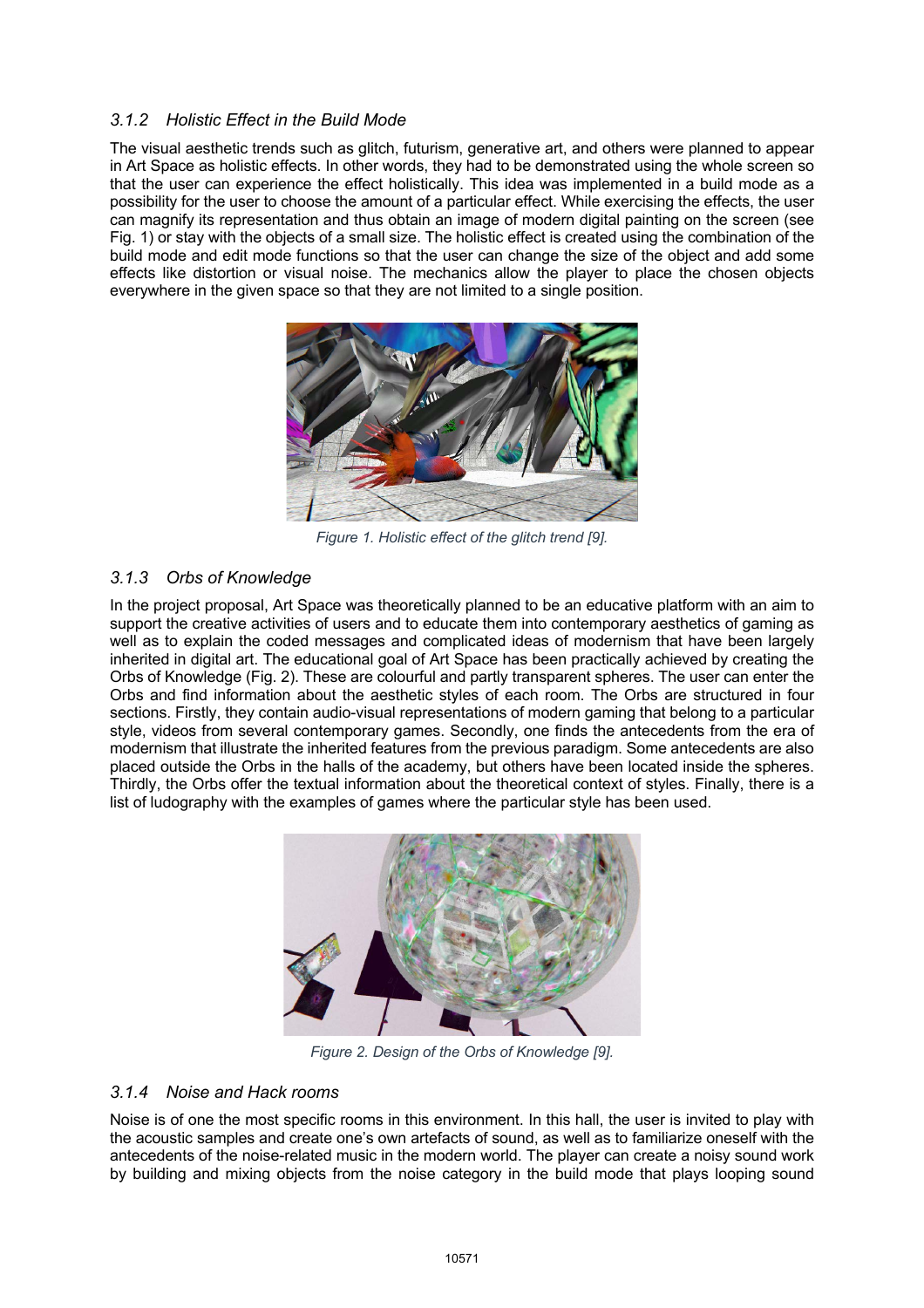samples. There are also several pieces of music that the user can hear just by approaching them; these are chrestomatic pieces of noise-related sound by John Cage, Karlheinz Stockhausen and some others. Furthermore, in the Orb of Knowledge of the Noise room there are historical antecedents designed as audio-visual examples of works by Jean Tinguely and Luigi Russolo.

Art Space is an ambient environment with features of slow gaming. Many of activities in the environment require lingering and reflective attitude. One of the most important functions of Art Space is to let the user experience the aesthetic peculiarities of styles. In this regard, a speed of play would not be a benefit. Yet gaming elements are also important to keep the interest of the user. In the hack room, there are extra elements of game mechanics that foster the user to act proactively. The user must build his/her virtual artwork in a vertical dimension in order to leave the room and enter the next level of the game (Fig. 3).



*Figure 3. Design of the Hack room [9].*

## **4 CONCLUSIONS**

Art Space is an innovative project that tends to open up a new horizon for educational games in the area of contemporary art. The creators of Art Space suggest a fresh approach to gaming with an emphasis on contemplation and slow gaming as well as transfer of intellectual knowledge. Since contemporary aesthetics is one of the fields that lack any educational examples in the field of digital gaming, this experimental project hopes to evoke ideas of the other game designers and researchers in order to enrich the modern culture and develop the educational tools.

## **ACKNOWLEDGEMENTS**

This research has been supported by a grant from the European Regional Development Fund project "Leveraging ICT product innovations by enhancing codes of modern art" No. 1.1.1.2/VIAA/1/16/106 within the Activity 1.1.1.2 "Post-doctoral Research Aid".

My sincere thanks to Mr. Wayne Chislett for his support and proofreading.

#### **REFERENCES**

- [1] B. Manero, J. Torrente, A. Serrano, I. Martínez-Ortiz, B. Ferndández-Manjón, "Can Educational Video Games Increase High School Students' Interest in Theatre?" *Computers and Education*, no. 87, pp. 182-191, 2015.
- [2] O. Kallio, M. Masoodian, "Featuring Comedy through Ludonarrative Elements of Video Games", *Entertainment Computing*, no. 31, pp. 1-12, 2019.
- [3] E. Rovithis, A. Floros, N. Moustakas, K. Vogklis, L. Kotsira, "Bridging Audio and Augmented Reality Towards a New Generation of Serious Audio-only Games", *The Electronic Journal of e-Learning*, vol. 17, no. 2, pp. 144–156, 2019.
- [4] Oliver, W. H. "Serious Games in Theology", *HTS Teologiese Studies/Theological Studies*, pp. 1-8, 2019.
- [5] Hannula, M., Suoranta, J., Vadén, T., *Artistic Research Methodology: Narrative, Power and the Public*. New York etc.: Peter Lang, 2014.